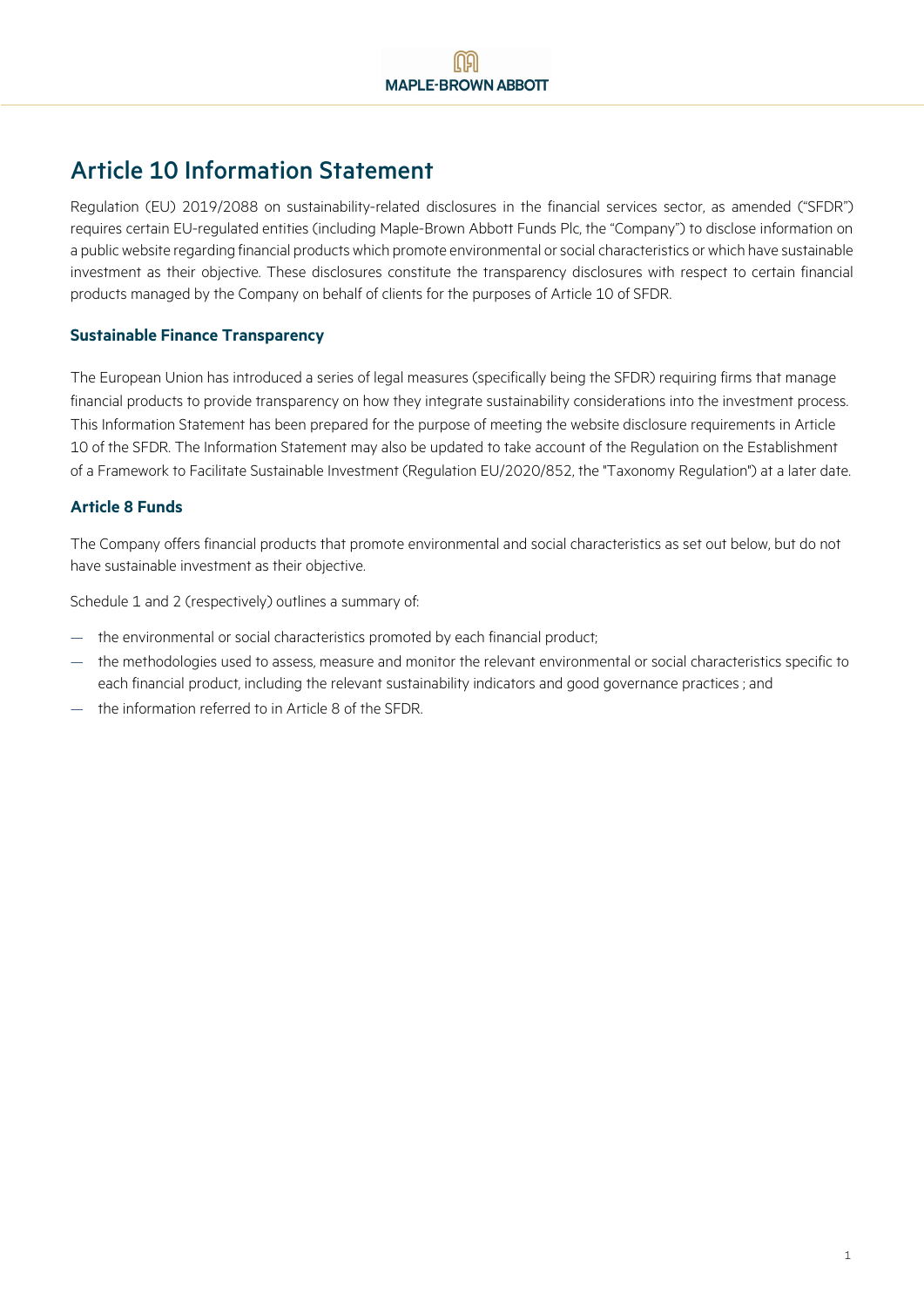# Disclosures relating to Article 8 financial products pursuant to Article 10 of the SFDR

# **Schedule 1: Maple-Brown Abbott Global Listed Infrastructure financial products**

| Product name                                                     | LEI                  |
|------------------------------------------------------------------|----------------------|
| The Maple-Brown Abbott Global Listed Infrastructure Fund (UCITS) | 635400STPHGLLMNHCT88 |

#### *Which environmental and social characteristics do the financial products promote?*

The financial products promote environmental and social characteristics in the manner contemplated by Article 8 of the SFDR. The environmental and social characteristics promoted include:

- Environmental characteristics (a company's impact on the environment and climate);
- Social characteristics (a company's' impact on people and societies); and
- Good governance practices (the manner in which a company ensures sound management and operating standards).

#### *Do the financial products include a sustainability-related investment objective?*

The financial products do not have sustainable investment as their objective and do not utilise a reference benchmark with defined sustainability characteristics for the purpose of attaining the environmental or social characteristics. Instead, the Portfolio Manager actively researches and engages with companies to evaluate their ESG credentials to promote these factors through its investment decisions.

#### *Which ESG factors are integrated into the investment process of the financial products?*

Consideration of ESG risks is a component of the Portfolio Manager's risk management framework and incorporated into investment processes. Examples of ESG considerations that may be considered within company research and engagement vary by industry and by company and may include, but are not limited to:

#### (i) Environmental

- Climate-related risks, such as exposure and resiliency to acute and chronic weather events, and climate transition risks, such as potential exposure to stranded assets;
- Environmental degradation, including biodiversity, deforestation and land use, environmental pollution including water, air and plastic waste management, and resource scarcity; and
- Quality of environmental-related disclosure. Environmental factors can have a direct or indirect cost through the recognition of externalities, and may result in reputational damage, business interruptions and increased regulation.

#### (ii) Social

- Health and safety, human rights (including modern slavery), labour practices and supply chain management, employee engagement, diversity, customer and stakeholder relationships, changing demographics and conflict zones and controversial weapons;
- Quality of social-related disclosure; and
- Social factors which also have a direct or indirect cost, and may result in reputational damage, business interruptions and increased regulation.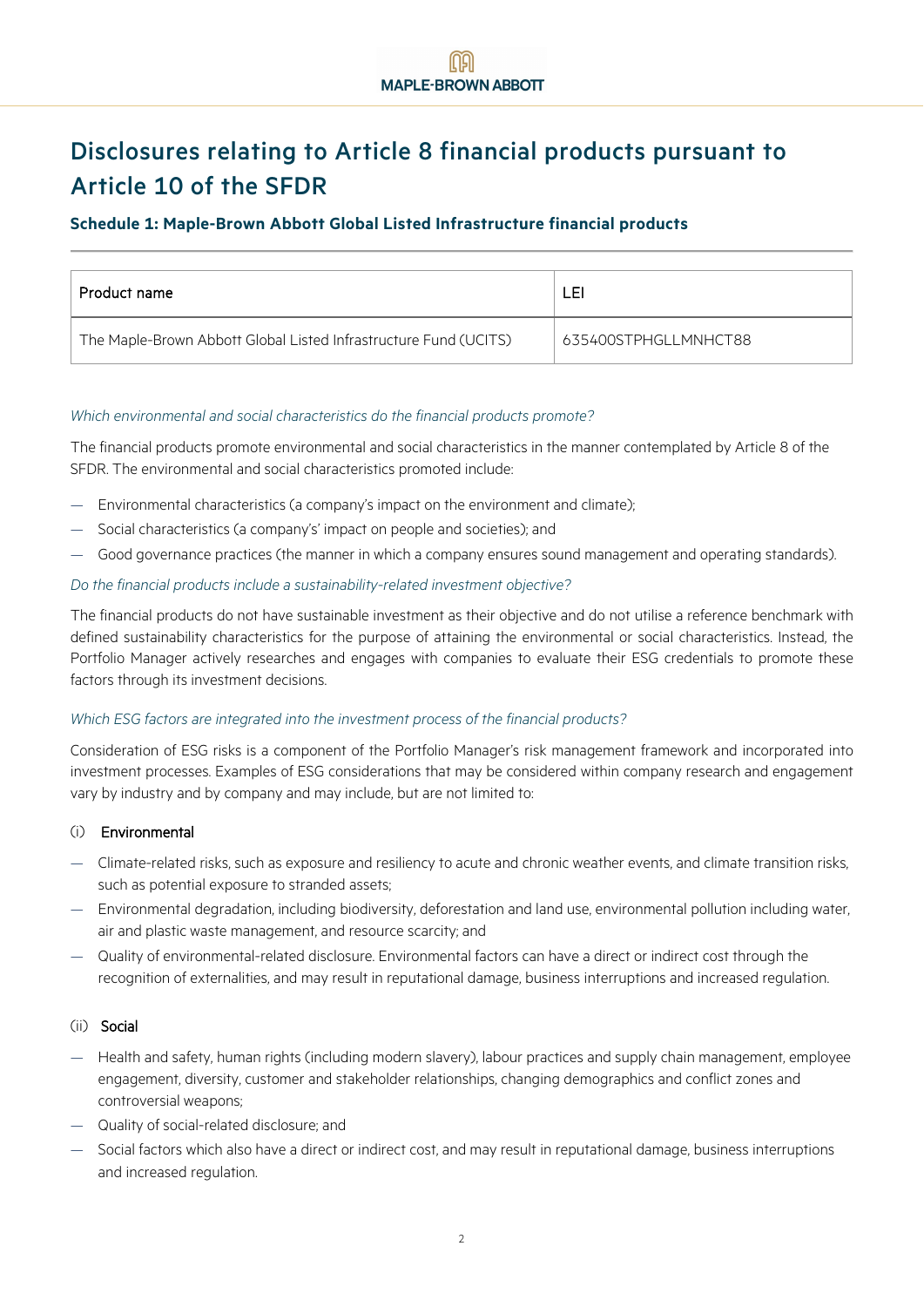#### (iii) Governance

- Quality, composition and diversity of board and management, executive remuneration and shareholder rights. Antibribery and corruption, cyber security, accounting and auditing, political spending/lobbying, aggressive tax planning and technological disruption;
- Quality of governance -related disclosure; and
- Governance factors are qualitative in nature and are considered in the determination of terminal value and discount rate valuation adjustments during the stock initiation phase and throughout the investment process.

#### *Which sustainability indicators are utilitised by the Portfolio Manager?*

Sustainability indicators used to measure the attainment of the environmental and social characteristics include:

- GHG emissions (otherwise known as tCO2e): the scope 1 and scope 2 emissions of investee companies
- GHG intensity: the emission intensity of investee companies' scope 1 and scope 2 emissions
- Weighted average carbon intensity ("WACI"): the WACI of Investee Companies' aggregate scope 1 and scope 2 GHG emissions
- Capex (%) invested by investee companies in low and zero carbon solutions
- Financial product exposure, measured in percentage of revenue, to coal-fired power, natural gas power, and nuclear power generation
- Board independence: percentage of investee companies with independent Chair and CEO roles
- Board gender diversity: average ratio of female to male board members in the investee company;
- The percentage of proxy voting decisions made by the Portfolio Manager either for or against investee company management over a 12-month period; and
- The number of the investee companies with which the Portfolio Manager undertook an ESG engagement over a calendar year.

# *H*ow do the financial products assess, measure and monitor these characteristics?

The financial products assess, measure and monitor environmental and social characteristics in the following ways:

# (i) ESG integration

The Portfolio Manager's stock ranking process includes a 20% weighting to the quality and strength of management and corporate governance, while environmental and social risks and opportunities are incorporated into the 50% weighting to company valuation and the 15% weighting to cashflow volatility.[1](#page-2-0) ESG factors are assessed in all company research reports during the stock initiation process and factored into any sell decisions. Third-party data providers, specialist broker research, and resources available through responsible investment initiatives such as the Principles for Responsible Investment, the Net Zero Asset Managers Initiative (the "NZAMI"), the CA100+, and the Transition Pathway Initiative ("TPI") are examples of inputs that the Portfolio Manager uses to guide the assessment of investee companies' sustainability measures.

# (ii) ESG-focused engagement with investee companies

The Portfolio Manager undertakes dedicated ESG engagements with investee companies to gain a deeper knowledge of how boards and management teams are responding to environmental and social risks and opportunities. Information gained from these meetings informs the Portfolio Manager's research and valuation of a company. The Portfolio Manager

<span id="page-2-0"></span> $1$  Inflation protection comprises the remaining 15% weighting.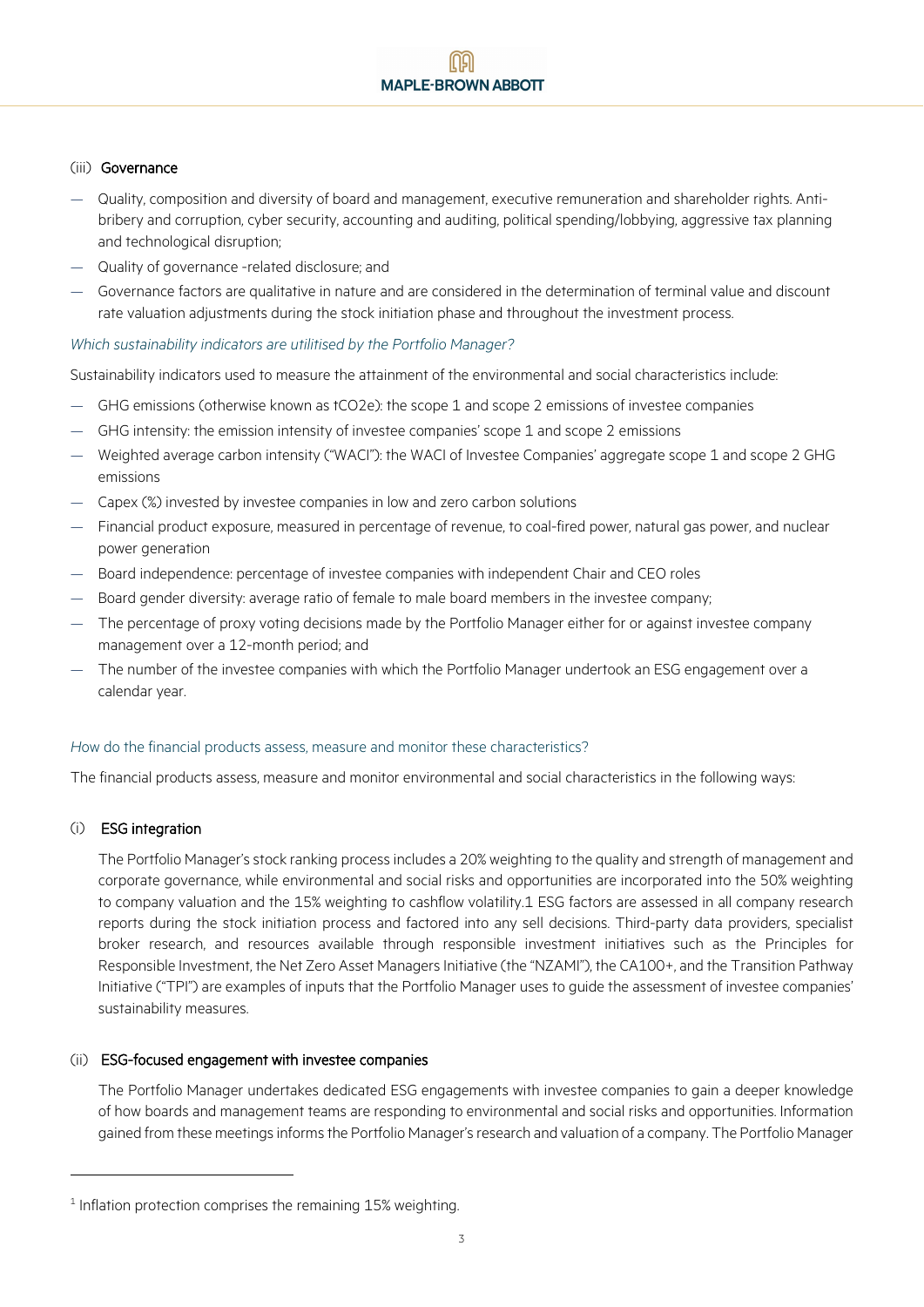will seek to hold dedicated ESG engagements with at least 40% of investee companies (by position weight) every year. Details on these engagements and relevant outcomes are reported annually.

#### (iii) Exclusions

From an environmental standpoint, the financial products will not invest in companies actively investing capital expenditure in greenfield thermal coal fired-power generation plants. The financial products will not invest in any company that manufactures controversial weapons, military equipment, tobacco, pornography, alcohol, or gambling products.

#### (iv) Preference for low carbon and transitioning companies

To facilitate the Portfolio Manager's commitment to the NZAMI, companies with low carbon business models and/or transitioning and decarbonising business strategies are actively preferred in the stock selection process to minimise climate risk, access low carbon opportunities, and/or help mitigate negative environmental impacts.

#### (v) Active monitoring of GHG emissions

As a signatory to the NZAMI the Portfolio Manager has made a commitment to reduce the GHG emissions of the financial products to net zero by 2050. Reducing the GHG emissions of the financial products over time will help mitigate the negative environmental impacts of investee companies whilst assisting with the transition to a low carbon future.

#### (vi) Proxy voting

The Portfolio Manager uses shareholder rights to influence sustainable outcomes amongst investee companies. As detailed in the Portfolio Manager's voting policy, votes are cast on all proxy resolutions at shareholder meetings for shares that are directly held on behalf of clients. Reporting on proxy voting decisions and outcomes is published annually.

#### *How are good governance practices monitored by the Portfolio Manager?*

The Portfolio Manager assesses the good governance practices of companies as part of its overall approach to ESG integration and looks to ensure that investee companies follow good governance practices, through methods including the review of company research reports, participation in company meetings, and dedicated ESG engagements. The Portfolio Manager's stock ranking process includes a 20% weighting to the quality and strength of management and the corporate governance of investee companies.

#### *Does the Portfolio Manager consider the Principle Adverse Impacts of the financial products?*

The Portfolio Manager does not currently consider the principal adverse impacts of investment decisions on sustainability factors within the meaning of SFDR, as the relevant information required to appropriately assess the principal adverse impacts of investment decisions on sustainability factors is not yet available. The Portfolio Manager will keep the decision to not consider the principal adverse impacts of investment decisions on sustainability factors within the meaning of SFDR under regular review.

However, to provide as much transparency as possible, the Portfolio Manager will voluntarily report on a subset of the principal adverse impacts (as detailed under 'Sustainability Indicators'). It is the intent of the Portfolio Manager to consider, and report on, the principal adverse impacts of investment decisions on sustainability factors within the meaning of SFDR once the requisite information is available at a level of detail to make reporting achievable and useful.

#### *More Information*

More information regarding the financial products and the Portfolio Manager's approach to sustainability can

be found at [www.maple-brownabbott.com.au.](http://www.maple-brownabbott.com.au/)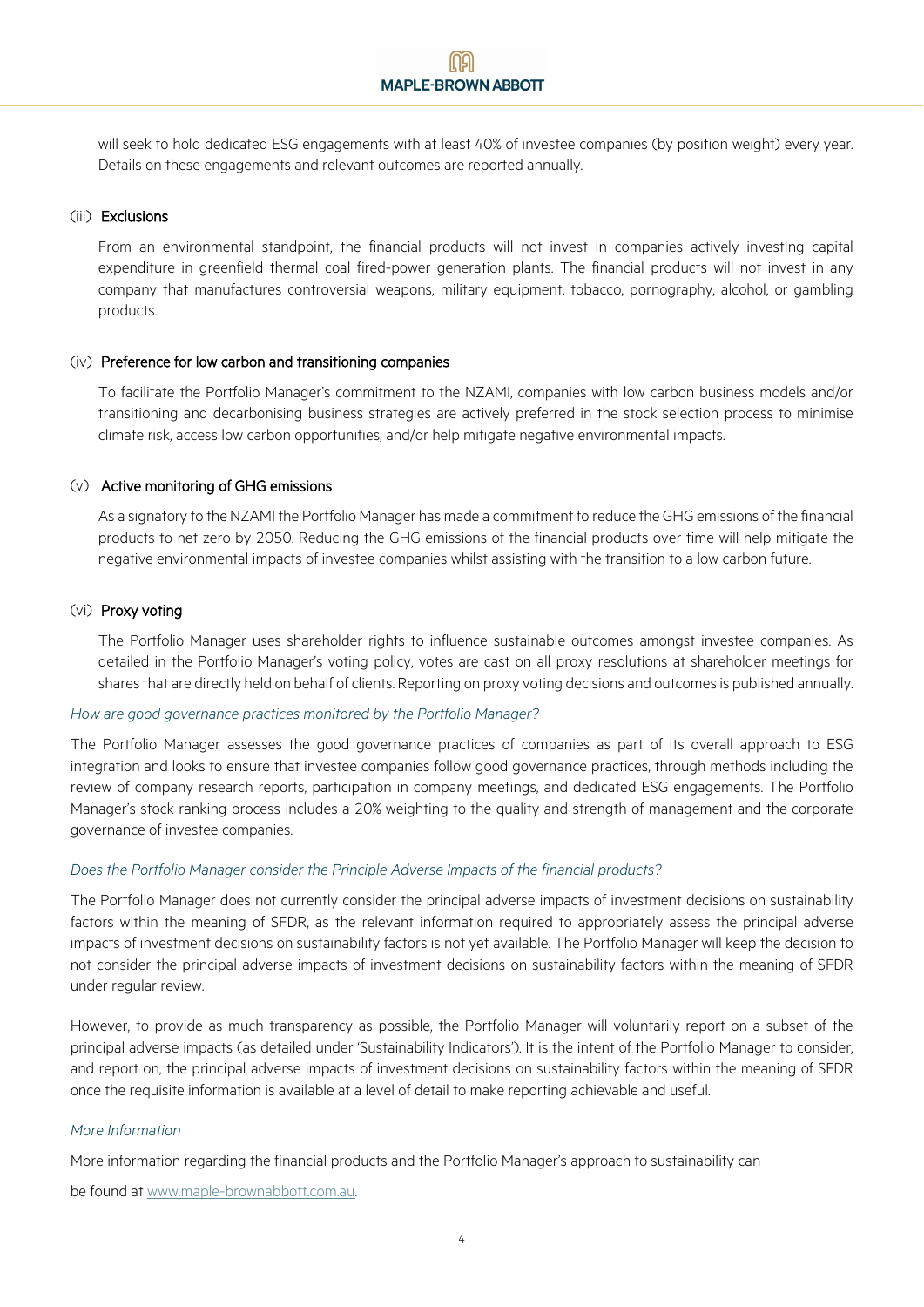# **Schedule 2: Maple-Brown Abbott Asian Equities financial products**

| Product name                                        | LEI                  |
|-----------------------------------------------------|----------------------|
| Maple-Brown Abbott Asia Pacific ex-Japan (UCITS)    | 635400M6ZWMWEBTO6H05 |
| Maple-Brown Abbott Asian Equity Income Fund (UCITS) | 635400BNEMBUTNPONK56 |

# *Which environmental and social characteristics do the financial products promote?*

The financial products promote environmental and social characteristics in the manner contemplated by Article 8 of the SFDR. The environmental and social characteristics promoted include:

- Environmental characteristics (a company's impact on the environment and climate);
- Social characteristics (a company's' impact on people and societies); and
- Good governance practices (the manner in which a company ensures sound management and operating standards).

#### *Do the financial products include a sustainability-related investment objective?*

The financial products do not have sustainable investment as their objective and do not utilise a reference benchmark with defined sustainability characteristics for the purpose of attaining the environmental or social characteristics. Instead, the Portfolio Manager actively researches and engages with companies to evaluate their ESG credentials to promote these factors through its investment decisions.

#### *Which ESG factors are integrated into the investment process of the financial products?*

Consideration of ESG risks is a component of the Portfolio Manager's risk management framework and incorporated into investment processes. Examples of ESG considerations that may be considered within company research and engagement vary by industry and by company and may include, but are not limited to:

#### (i) Environmental

- Climate-related risks, such as exposure and resiliency to acute and chronic weather events, and climate transition risks, such as potential exposure to stranded assets;
- Environmental degradation, including biodiversity, deforestation and land use, environmental pollution including water, air and plastic waste management, and resource scarcity; and
- Quality of environmental-related disclosure. Environmental factors can have a direct or indirect cost through the recognition of externalities, and may result in reputational damage, business interruptions and increased regulation.

#### (ii) Social

- Health and safety, human rights (including modern slavery), labour practices and supply chain management, employee engagement, diversity, customer and stakeholder relationships, changing demographics and conflict zones and controversial weapons;
- Quality of social-related disclosure; and
- Social factors which also have a direct or indirect cost, and may result in reputational damage, business interruptions and increased regulation.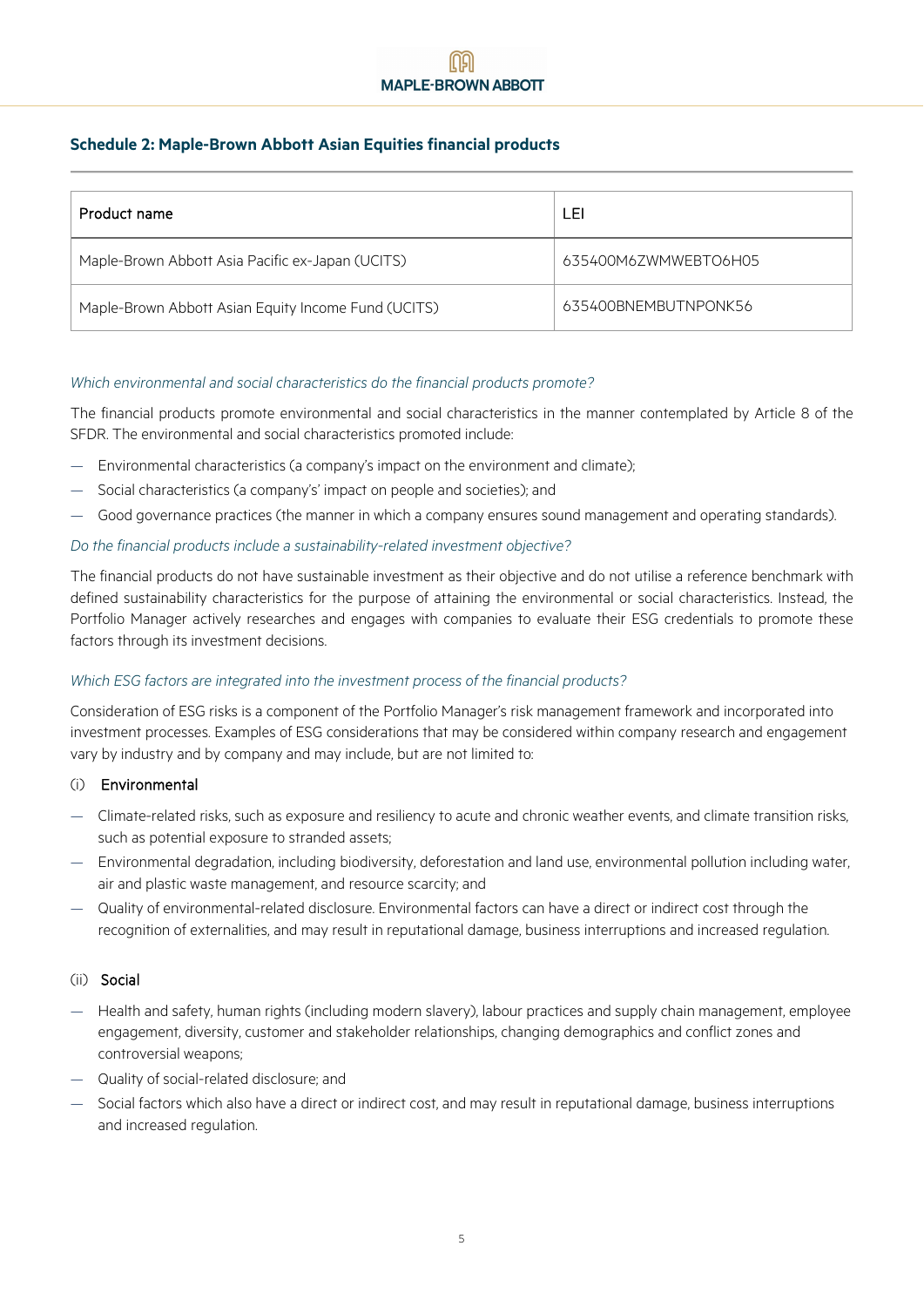#### (iii) Governance

- Quality, composition and diversity of board and management, executive remuneration and shareholder rights. Antibribery and corruption, cyber security, accounting and auditing, political spending/lobbying, aggressive tax planning and technological disruption;
- Quality of governance -related disclosure; and
- Governance factors are qualitative in nature and are considered in the determination of terminal value and discount rate valuation adjustments during the stock initiation phase and throughout the investment process.

#### *Which sustainability indicators are utilitised by the Portfolio Manager?*

Sustainability indicators used to measure the attainment of the environmental and social characteristics include:

- GHG emissions (otherwise known as tCO2e): the scope 1 and scope 2 emissions of investee companies
- GHG intensity: the emission intensity of investee companies' scope 1 and scope 2 emissions
- Weighted average carbon intensity ("WACI"): the WACI of Investee Companies' aggregate scope 1 and scope 2 GHG emissions
- Board independence: percentage of investee companies with independent Chair and CEO roles
- Board gender diversity: average ratio of female to male board members in the investee company;
- The percentage of proxy voting decisions made by the Portfolio Manager either for or against investee company management over a 12-month period; and
- The number of the investee companies with which the Portfolio Manager undertook an ESG engagement over a calendar year.

#### *How do the financial products assess, measure and monitor these characteristics?*

The financial products assess, measure and monitor environmental and social characteristics in the following ways:

# (i) ESG integration

Th Consideration of investee companies' ESG risks and opportunities, along with an assessment of the quality of a company's board and management, are discussed in the ESG section of all company research reports. Where the valuation impact is material, it is factored into the company's valuation. The research reports and assessment of ESG factors within investee companies subsequently feed into stock selection and portfolio construction decisions. Thirdparty data providers, specialist broker research, and resources available through responsible investment initiatives such as the Principles for Responsible Investment, the Net Zero Asset Managers Initiative (the "NZAMI"), the CA100+, and the Transition Pathway Initiative ("TPI") are examples of inputs that the Portfolio Manager uses to guide the assessment of investee companies' sustainability measures.

#### (ii) ESG-focused engagement with investee companies

The Portfolio Manager undertakes dedicated ESG engagements with investee companies to gain a deeper knowledge of how boards and management teams are responding to environmental and social risks and opportunities. Information gained from these meetings informs the Portfolio Manager's research and valuation of a company. The Portfolio Manager will seek to hold dedicated ESG engagements with at least 15% of investee companies (by position weight) every year. Details on these engagements and relevant outcomes are reported annually.

#### (iii) Exclusions

The financial products will not invest in any company involved in the manufacture or selling of controversial weapons (anti-personnel mines, cluster munitions, chemical weapons and biological weapons).